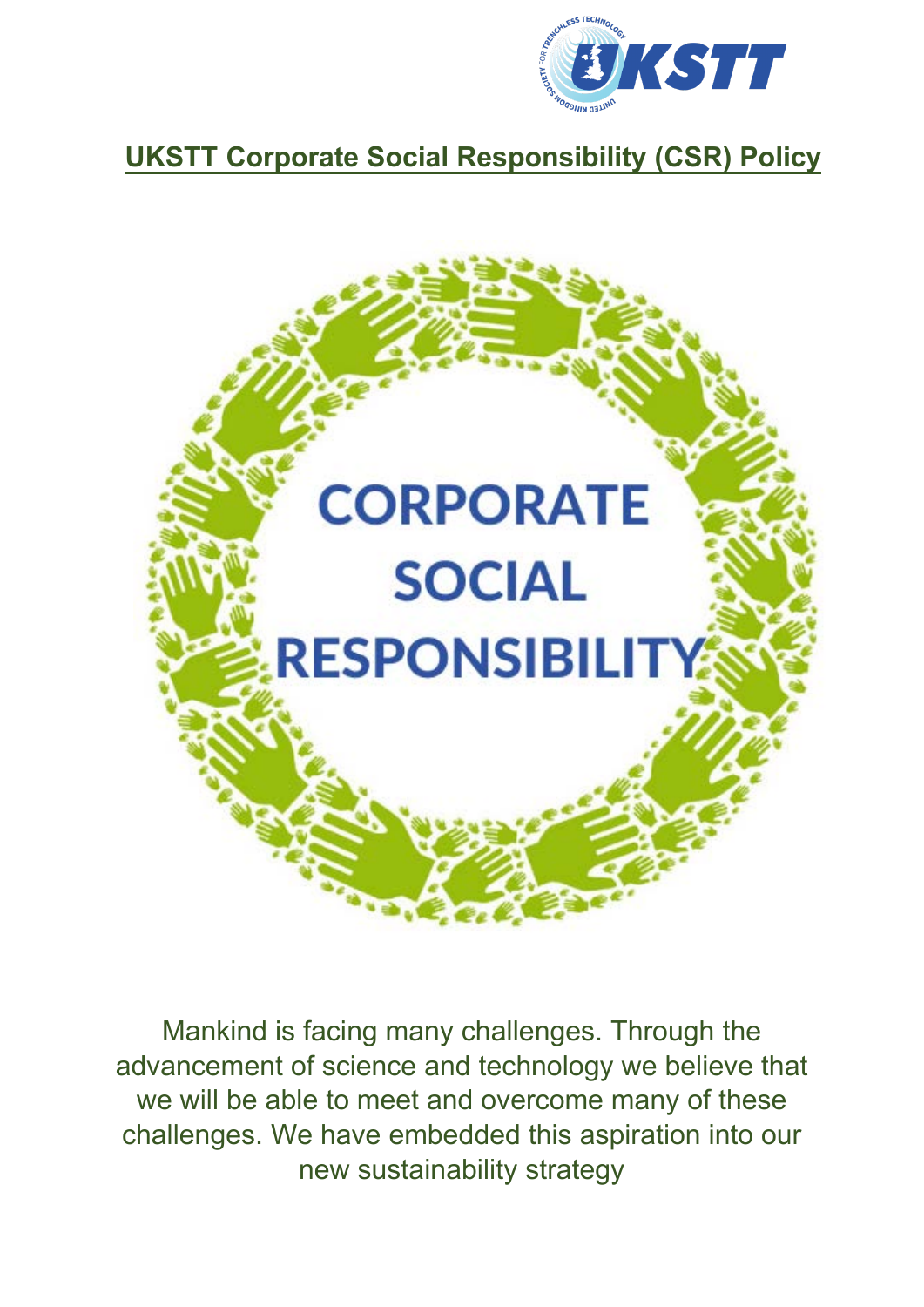

## **Table of Contents**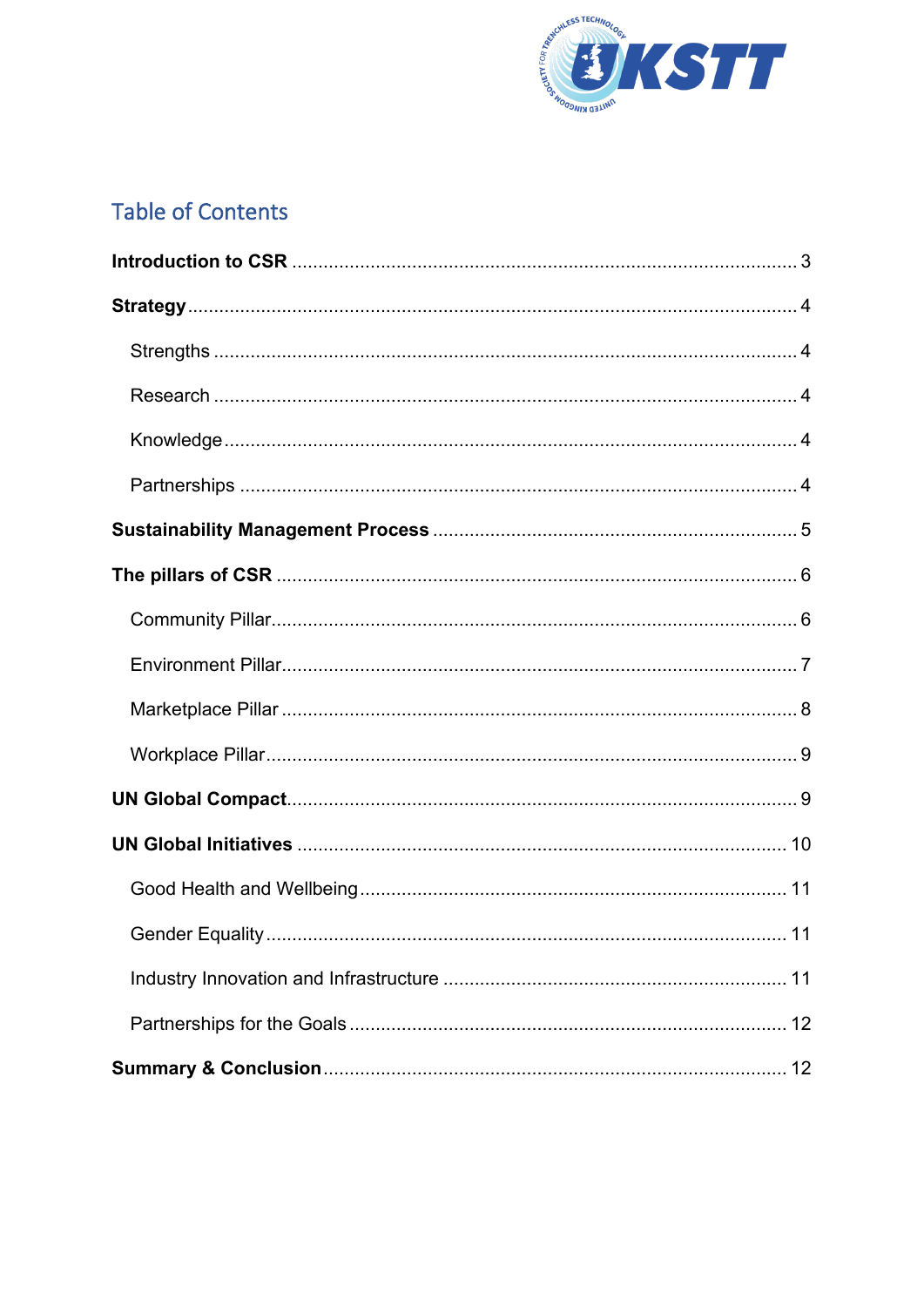

### <span id="page-2-0"></span>Introduction to CSR

Corporate Social Responsibility, or CSR, refers to the way in which businesses regulate themselves to ensure that all their activities positively affect society as a whole. CSR policies aim to guarantee that companies work ethically, considering human rights as well as the social, economic, and environmental impacts of what they do as a business.

In the last two decades, the concept of sustainability has gained prominence across the globe. While understanding of sustainability varies, the most commonly accepted definition states that 'Sustainable development is development that meets the needs of the present generation without compromising the ability of future generations to meet their own needs'. So how does this statement apply to a company or organisation, in short it means adopting business strategies and activities that meet the needs of the enterprise and its stakeholders today while protecting, sustaining and enhancing the human and natural resources that will be needed in the future'.

Sustainable development is defined by the World Commission on Environment and Development (WCED) as development that meets the needs of the present without compromising the ability of future generations to meet their own needs. For sustainability to be meaningful, it must refer to maintaining, renewing, and restoring something specific, but it should also encompass the ethical dimension of fairness of trade-off between current economic pressures and the future needs of the environment.

Organisations should become good corporate citizens and socially relevant. "Corporate governance is concerned with holding the balance between economic and social goals and between individual and communal goals…the aim is to align as nearly as possible the interests of individuals, corporations and society" The key challenge for good corporate citizenship is to seek an appropriate balance between the expectations of shareowners for reasonable capital growth and the responsibility concerning the interests of other stakeholders of the organisation.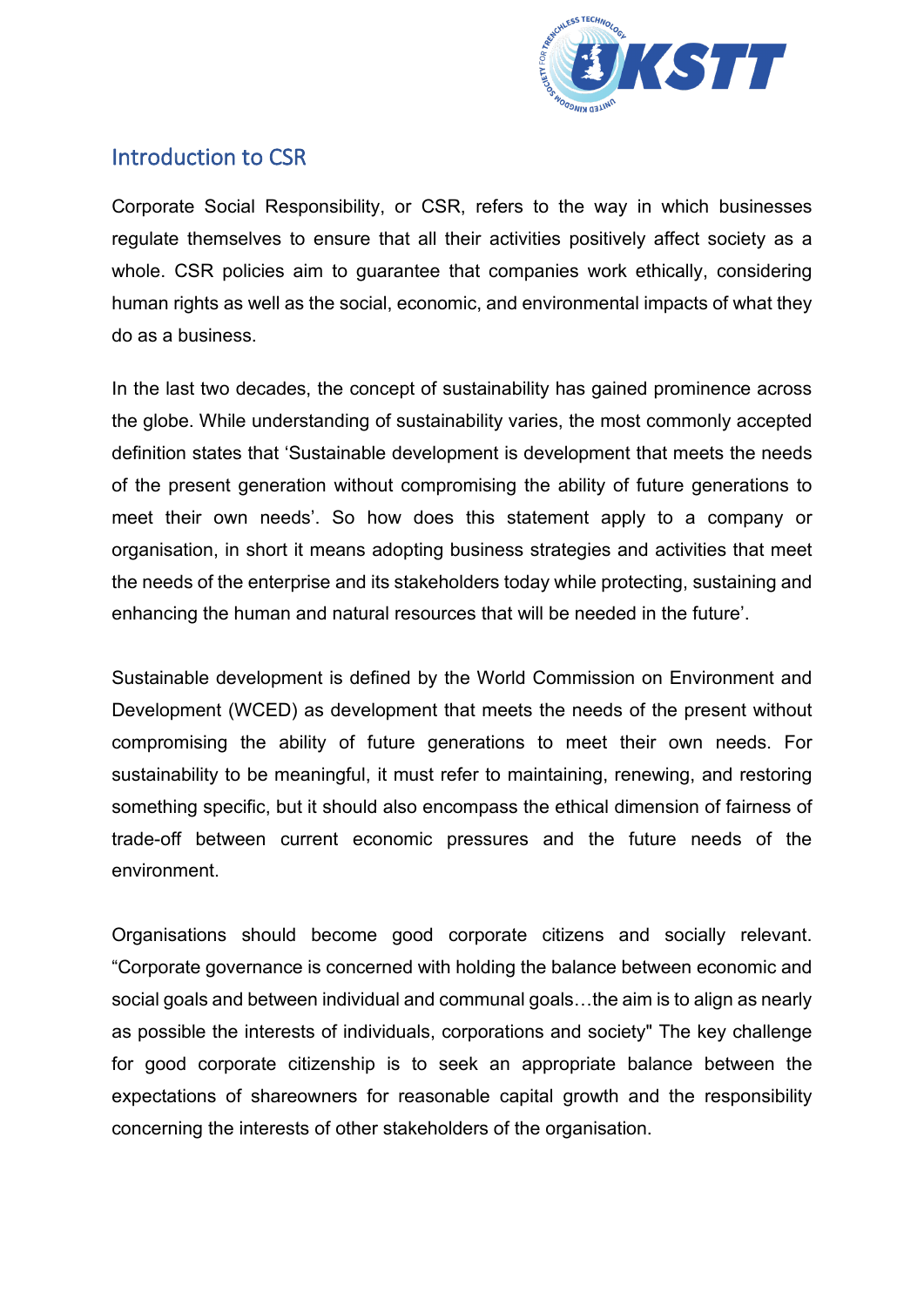

### <span id="page-3-0"></span>**Strategy**

For the UKSTT to succeed in its CSR policy it must build the strategy around its core competencies. Whereas CSR was once seen as a peripheral approach to boosting business performance and legitimacy, today's best CSR initiatives are squarely brand aligned and central to the operational strategy. Therefore, Connecting CSR to business strategy is increasingly a corporate best practice and the Society should align its CSR strategy with its key objectives, strengths, knowledge and partnerships.

#### <span id="page-3-1"></span>**Strengths**

The Society has great wealth in industry knowledge and experience. It uses these assets to education the Trenchless Industry on the latest innovations, practices and advance the technology for the benefit of all stakeholders.

#### <span id="page-3-2"></span>**Research**

The Council members and the Society continually engage other international organisations to constantly research the markets for inventions and innovations. These are then shared around it membership as the industry.

#### <span id="page-3-3"></span>**Knowledge**

The UKSTT has a vast knowledge base, with access to the International Society for Trenchless Technology's peer reviewed articles and in-depth case studies from the global community.

#### <span id="page-3-4"></span>**Partnerships**

Partnerships are important to any business particularly when looking at the population in general. With this in mind, the Society have formed and are actively promoting their cooperation with the Pipeline Industries Guild on the Green Alliance.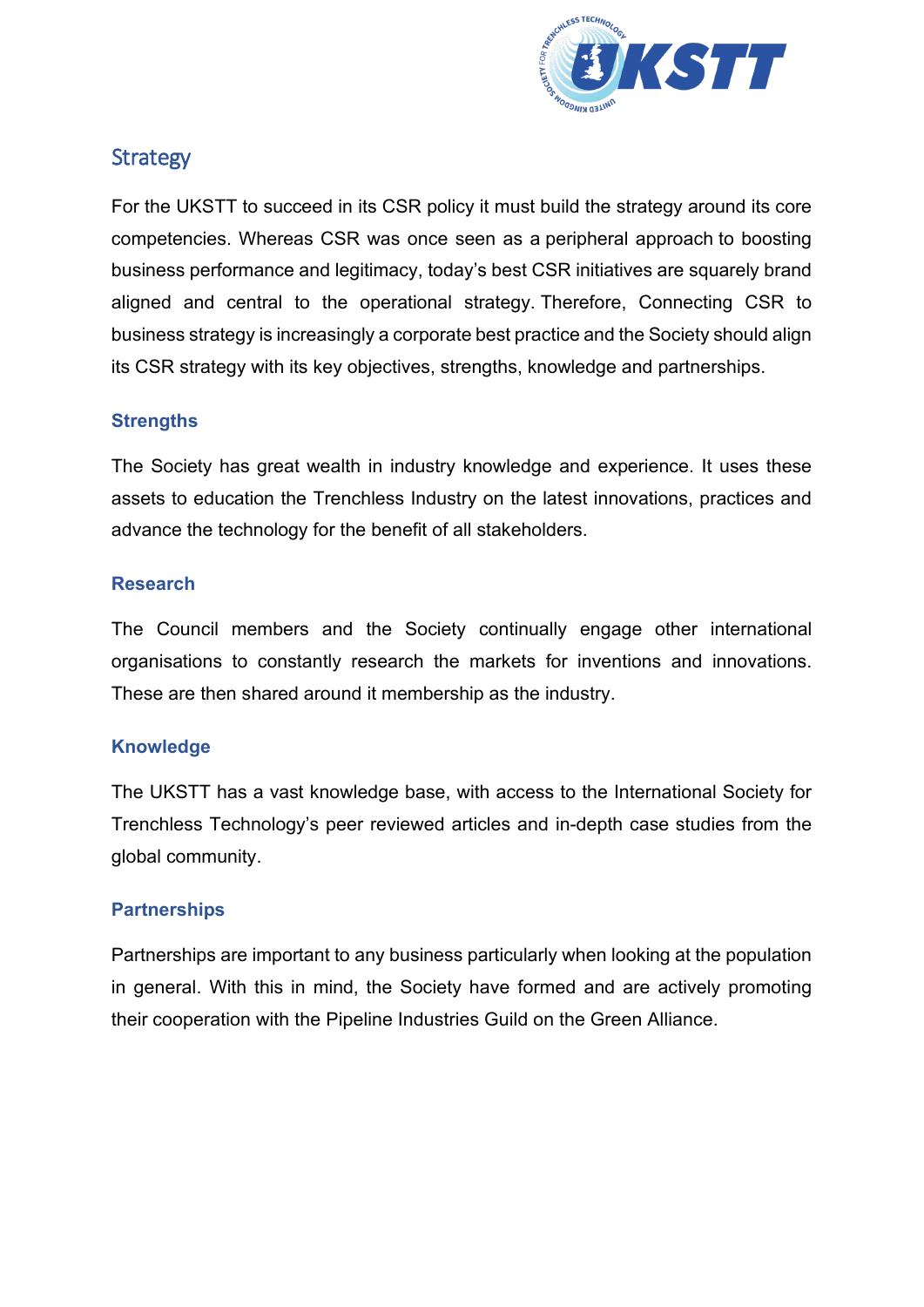

### <span id="page-4-0"></span>Sustainability Management Process

For the Society to achieve its CSR objectives it should employ a sustainability management process and should ideally be repeated on an annual basis and includes the following activities:

- secure committed corporate leadership
- engagement of all stakeholders
- identification of material sustainability issues
- embedding a sustainability culture
- mitigating sustainability risks and turning opportunities into actions
- developing performance measures
- managing sustainability information
- reporting and assuring sustainability
- evaluating performance

Clear responsibilities, sufficient time and adequate management support are essential for projects to be successful. In the case of sustainability management, it is therefore necessary to appoint a sustainability officer who sets up the management system and ensures that it works well. Once the sustainability management system has been implemented, the sustainability officer fulfils the tasks that have been identified and listed. This way it is ensured that the company effectively manages its sustainability risks, saves costs and opens new business opportunities. The analysis of the frameworks for sustainability management found that the most important management tool to promote improvements are goals with related measures and deadlines.

Goals should be SMART:

- **S**pecific goals should express clear expectations
- **M**easurable goals should be able to be tracked and monitored
- **A**chievable goals should be realistic and attainable
- **R**elevant goals should support achievements of relevant aspects
- **T**imebound goals should include a date for completion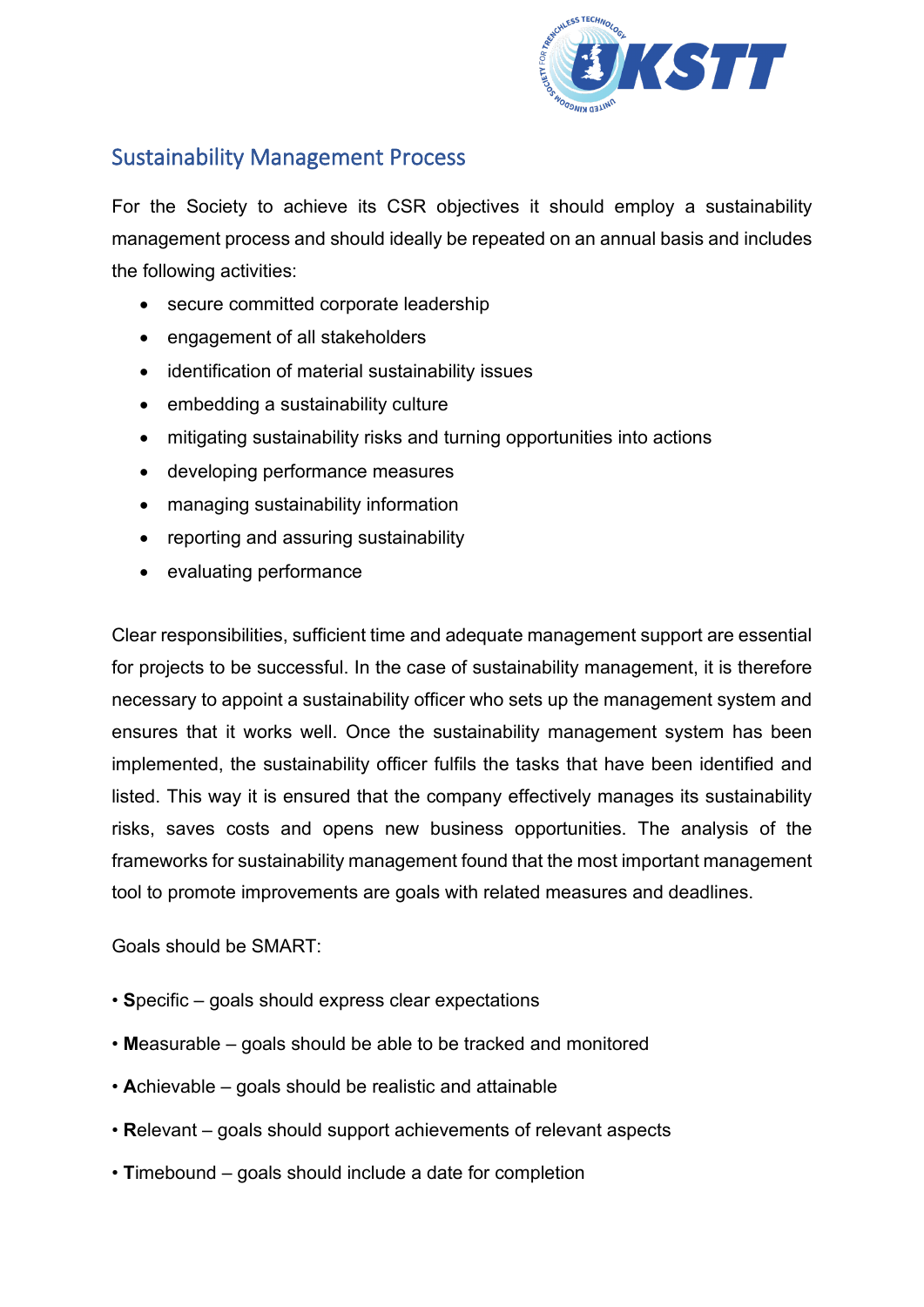

## <span id="page-5-0"></span>The pillars of CSR

There are 4 basic pillars in CSR as noted in the diagram below. They are the community, the environment, the marketplace, and the workplace.



## <span id="page-5-1"></span>Community Pillar

The community pillar of CSR refers to your company's contribution to the local community. Community involvement can take many forms. For example, some businesses choose to:

- support a local charity with financial contributions
- sponsor a local event
- organise clean-up events
- volunteer in local schools or community projects

For most businesses, it makes commercial sense to get involved in communitybased CSR related to their product or service. This lets you use your expertise and show the human face of your business at the same time. For example, some restaurants provide food to local homeless groups, while some builders give free labour and materials to community projects. Looking for opportunities that will mutually benefit you and your community - e.g., by generating publicity, or improving the neighbourhood around your premises.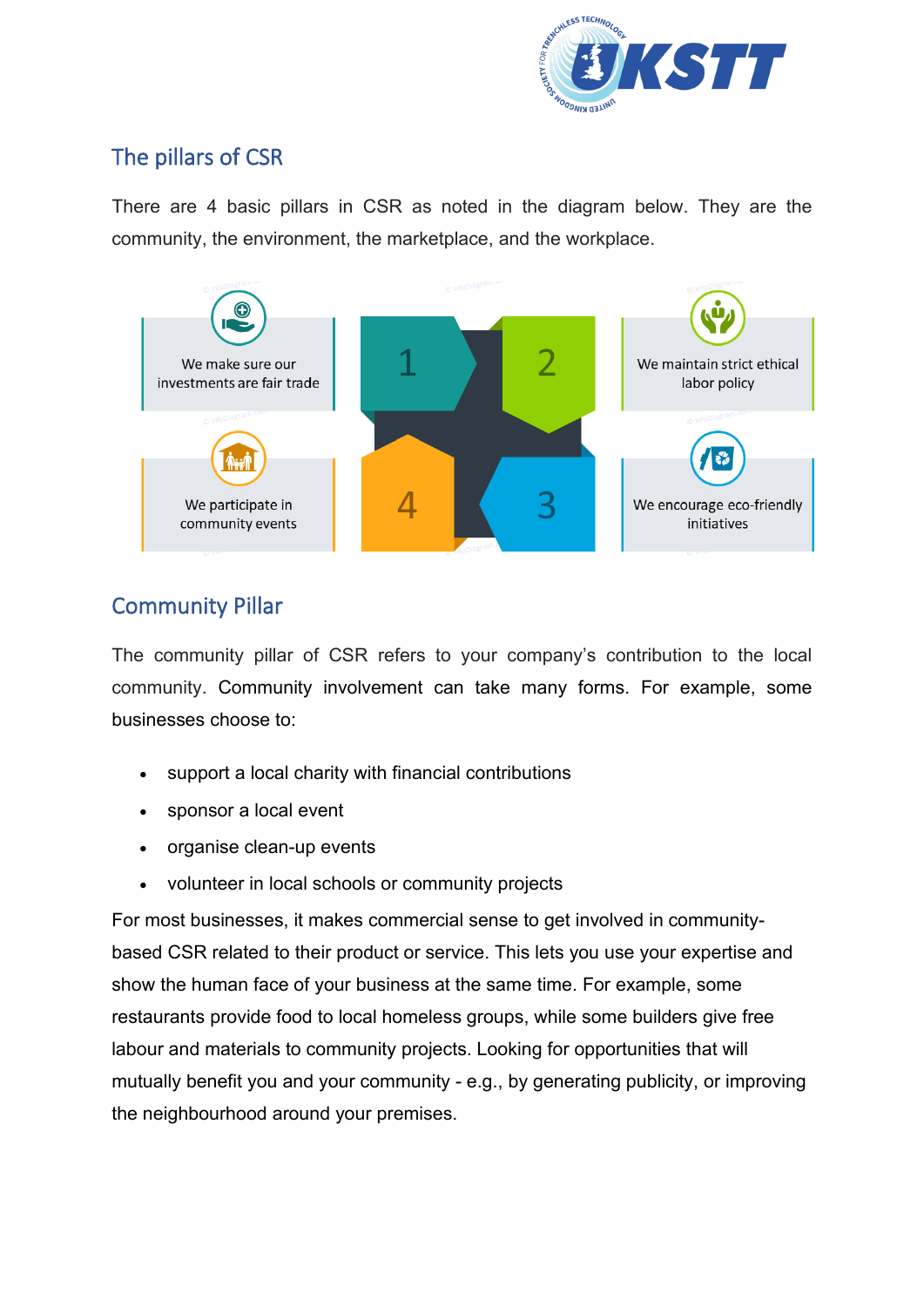

### <span id="page-6-0"></span>Environment Pillar

The second pillar of CSR is the environment. The simple fact is that people around the world are becoming much more environmentally aware. You can be quite certain that a percentage of your customers and/or clients have environmental concerns. Environmental CSR aims to reduce any damaging effects on the environment from your business processes. Activities may focus on:

- energy use
- water use
- waste management
- recycling
- emissions
- eco-friendly office and business travel policies

Some of these are significant from both environmental and financial points of view.

So, what are the advantages of environmental or Green CSR. It can reduce business risk, improve reputation, and provide opportunities for cost savings. Even the simplest energy efficiency measures can generate savings and make a difference to your business. For example:

- switching off lights and equipment when not in use
- reducing the use of water
- reducing the amount of paper, you waste

Caring about the environment can increase revenue too, many customers prefer to be involved with responsible companies.

You can reduce your business' environmental impact in many ways. For example, you can:

- create products that can be recycled
- optimise your product life cycle
- source responsibly (e.g., using recycled materials and sustainable timber)
- reduce packaging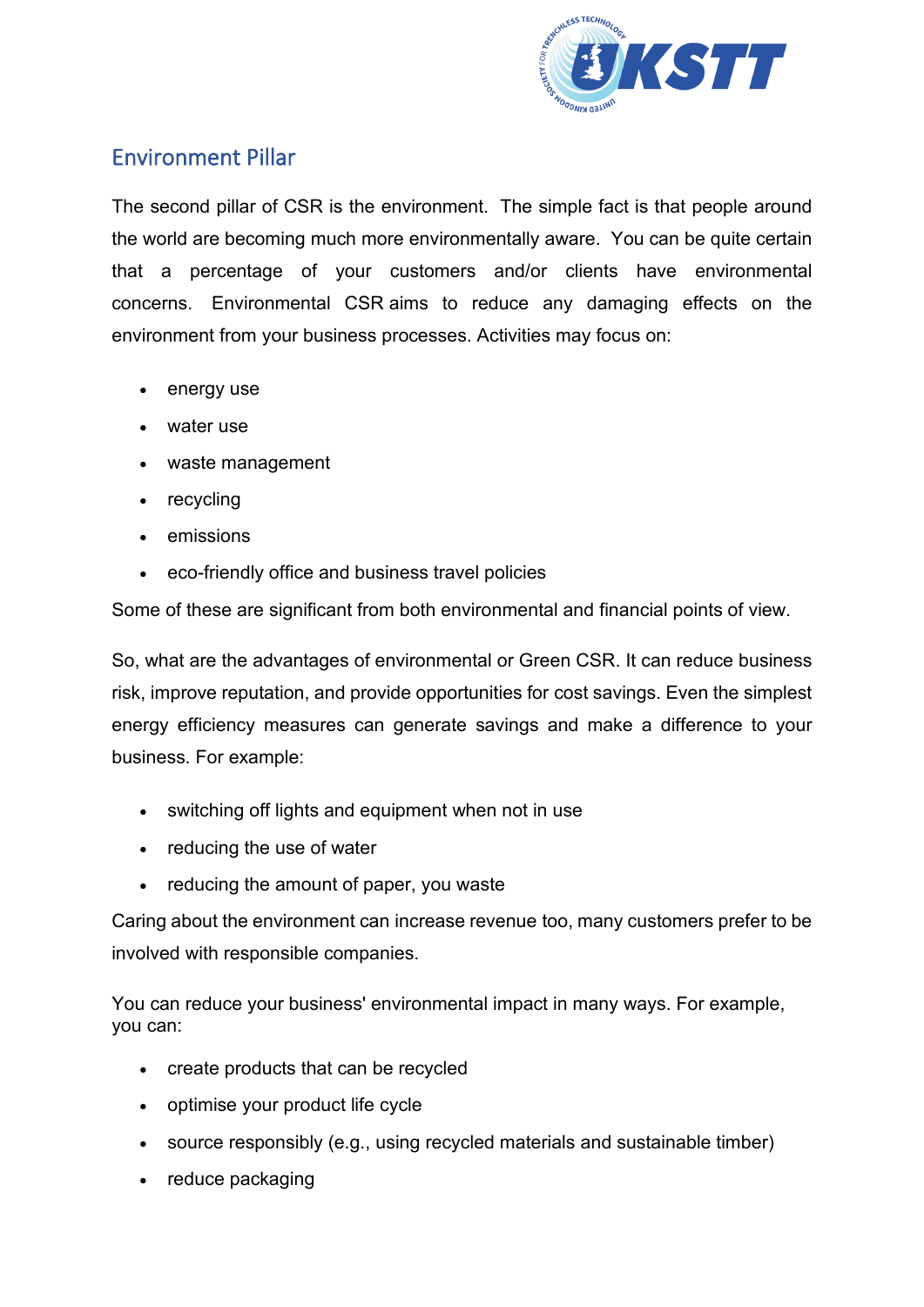

- buy locally to save fuel costs
- create an efficient (and fuel-efficient) distribution network
- work with environmentally conscious suppliers and distributors

### <span id="page-7-0"></span>Marketplace Pillar

The third pillar of CSR is the marketplace. Proper corporate social responsibility includes the responsible utilisation of advertising, public relations, and ethical business conduct. Another key element in the marketplace pillar is adopting fair treatment policies towards suppliers and vendors, contractors, and shareholders. In other words, the marketplace aspect of CSR means rejecting exploitative business practices in favour of fairer and more equitable business practices.

Marketplace Principles include:

- respect your customers
- support vulnerable customers
- seek potential customers within excluded groups
- manage the impact of product or service
- actively discourage product misuse
- actively manage responsibility in your supply chain
- treat suppliers as partners
- work with the rule makers
- have consistent standards.

Some best practices for these Principles include:

- anticipate trends
- execute with skill
- place it at the heart of the business strategy
- make it part of the culture
- encourage and motivate responsible behaviour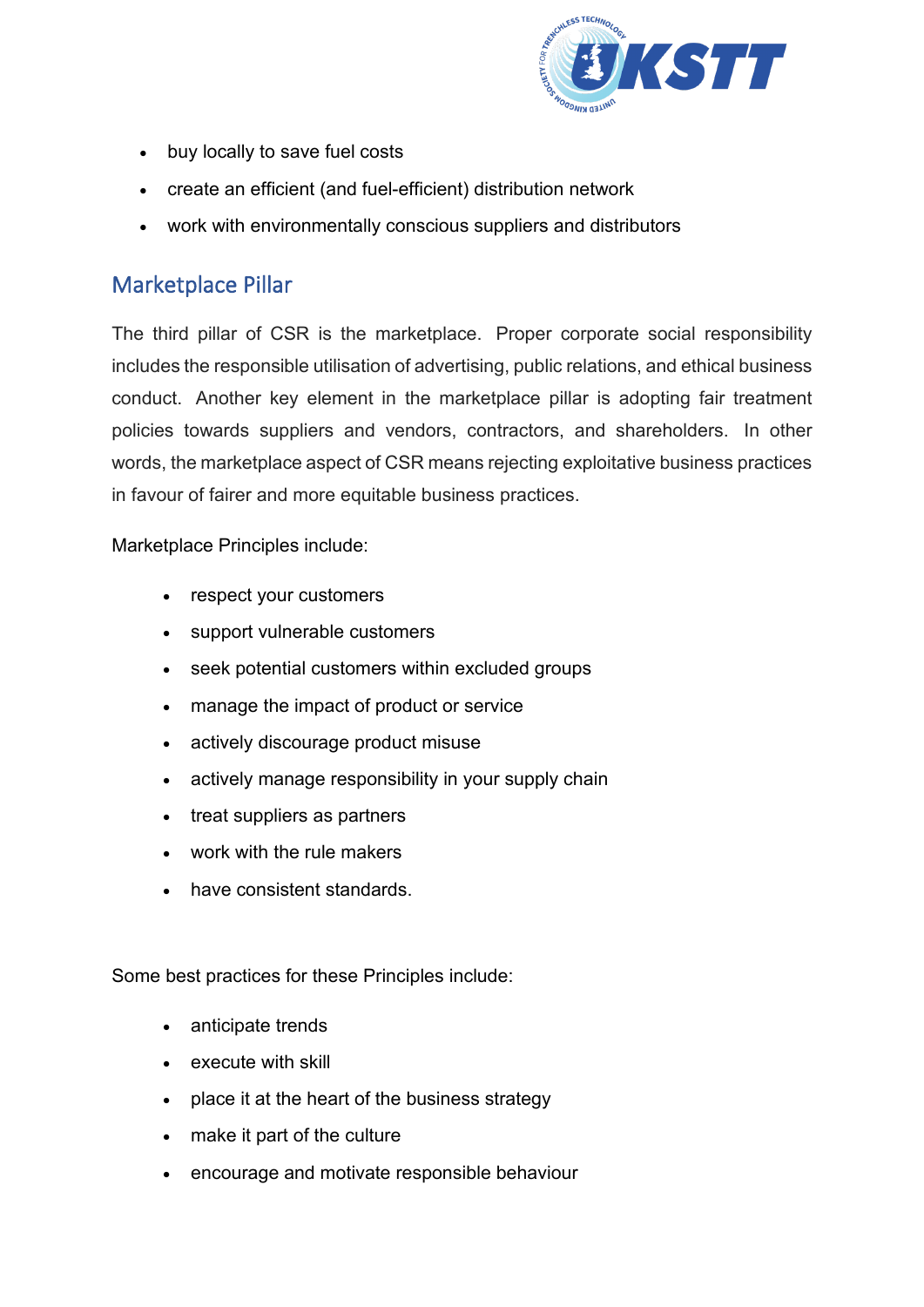

- make it mainstream
- share best practice within the business
- be consistent

#### <span id="page-8-0"></span>**Workplace Pillar**

The final pillar of CSR concerns the workplace. In the workplace pillar, CSR encourages the implementation of fair and equitable treatment of employees, as well as observing workplace safety protocols and embracing equal opportunity employment and labour standards.

Just as CSR cultivates goodwill and loyalty from clients, it too can have the same effect internally. Making CSR a priority creates a positive work environment that inspires and unites employees. It supports recruitment, retention and employee satisfaction. Good CSR tends to attract employees who are eager to make a difference in the world, which is mostly millennials, and can help attract top-tier talent who are looking for jobs that have meaning and impact, not just a generous salary.

Social responsibility empowers employees to leverage corporate resources to do good and those collective employee efforts can achieve substantial results. This, in turn, increases workplace morale and boosts productivity. Having a sense of pride in the company they work for creates engaged workers who are happy in their jobs and committed to their employers. Put simply, they are more likely to stick around.

#### <span id="page-8-1"></span>UN Global Compact

Corporate sustainability starts with a company's value system and a principles-based approach to doing business. This means operating in ways that, at a minimum, meet fundamental responsibilities in the areas of human rights, labour, environment and anti-corruption. By incorporating the Ten Principles of the UN Global Compact into the Societies strategies, policies and procedures, and establishing a culture of integrity, we are not only upholding their basic responsibilities to people and planet, but also setting the stage for long-term success. This is a free signup commitment to uphold the values of the UN Global Compact and I feel that the UKSTT should be a part of this initiative.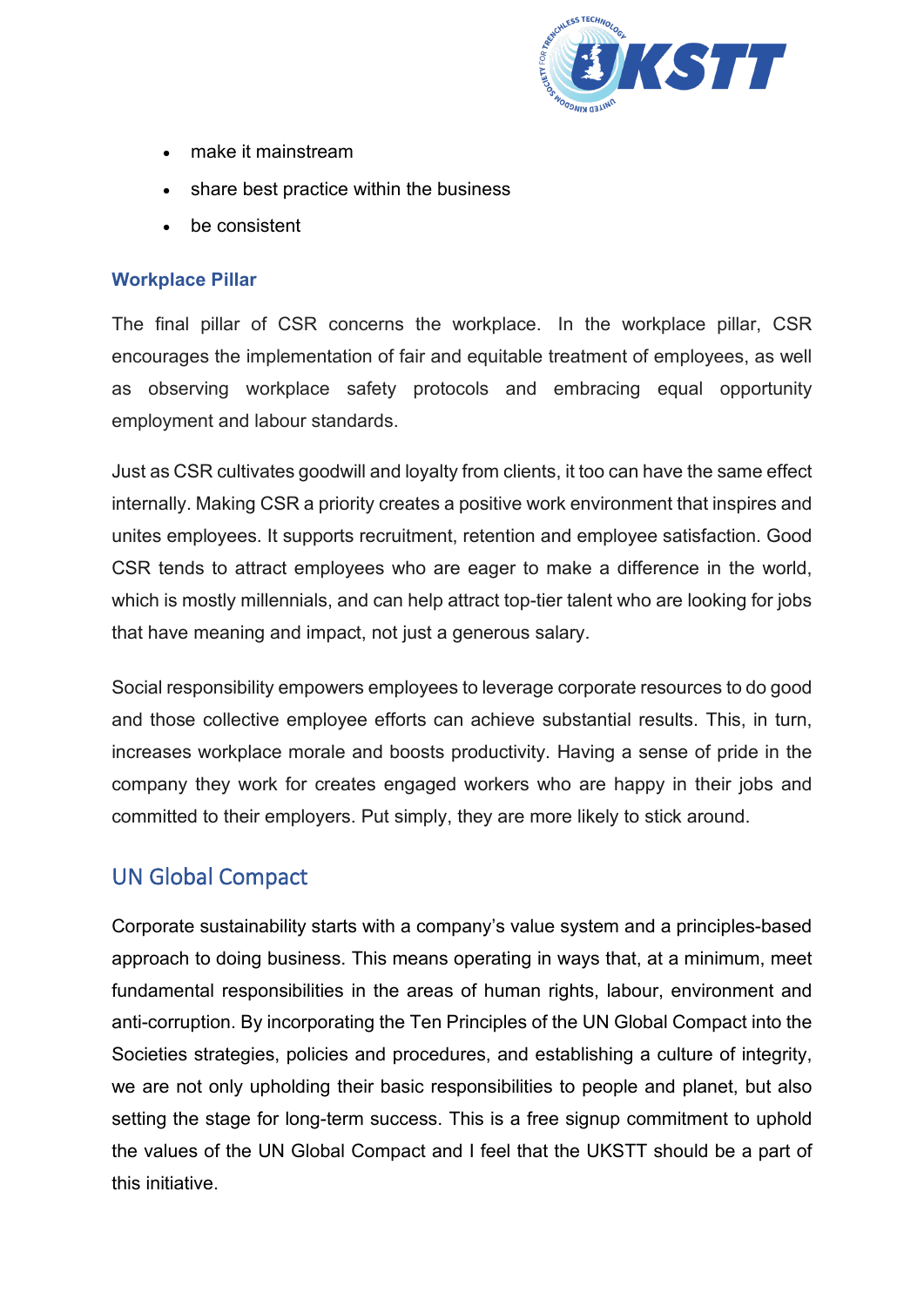

### <span id="page-9-0"></span>UN Global Initiatives

The United Nations (UN) 2030 Agenda is a global plan to promote sustainable peace and prosperity and to protect our planet. Since 2016, countries and organizations have been working to implement this agenda with its 17 Sustainable Development Goals (SDGs). Our goal is for our business activities to create shared value that is both measurable and makes a recognizable contribution. In this context, we rely on the power of science and technology – with responsibility for the well-being of mankind



Within the UKSTT we have identified four of the UN Sustainable Development Goals (SDG). By signing up to these goals we are taking the first steps for the Society to make an impact in the world around of activities.

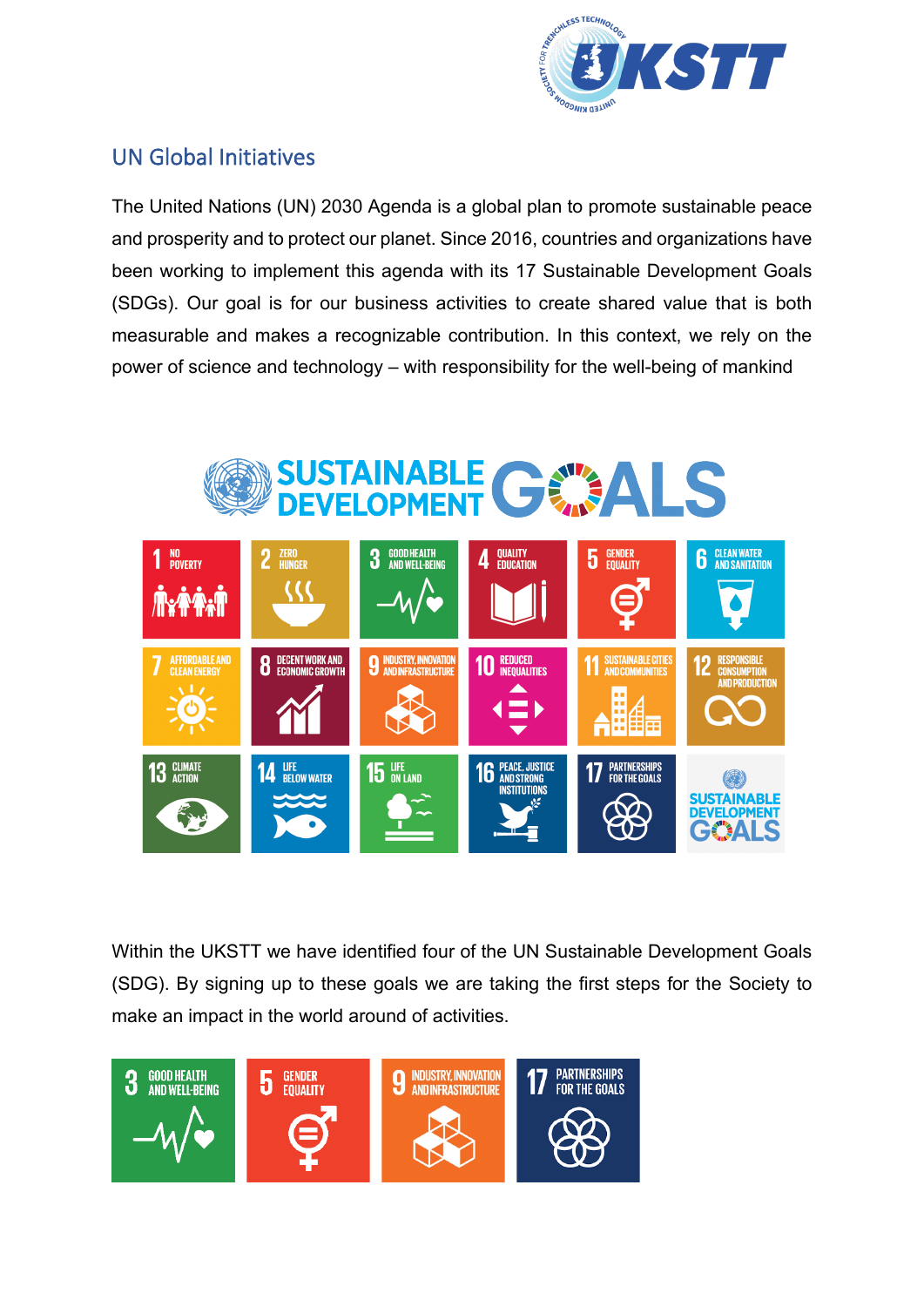



#### Good Health and Wellbeing

Covid-19 has shown the vulnerability of many global systems in a crisis setting, resulting in loss of human life and widespread economic

downturn. With our education initiatives, we create a positive impact on the health and quality of life of people around the world. Through awareness of technological and scientific innovations, particularly in water activities, we are also helping to improve the health of underserved populations in low- and middle-income countries.



### Gender Equality

Supporting women is essential to promote health and enhance business performance. Women equality in the workplace could add

as much as \$28 trillion to global annual gross domestic product by 2025. However is business as usual is maintained, ti would take 202 years to achieve gender equality in the workplace. We see it as our responsibility to respect gender equality within our Society. That is why we are dedicated to upholding appropriate and fair labour and social standards. We want to drive gender equality through progressive resource efficiency. We are advocates for 'Women in Construction'.



## Industry Innovation and Infrastructure

Innovation and technological progress are key to finding lasting solutions to both economic and environmental challenges, such as increased resource and energy-efficiency. The Society aims to

support domestic technology development, research, and innovation, including by ensuring a conducive policy environment for, inter alia, industrial diversification and value addition to commodities. By using our expertise in science and technology to aid processes and infrastructure sustainable. In addition, we want to promote the work of Trenchless Technology worldwide with innovations and support programs for our members and the global industry.